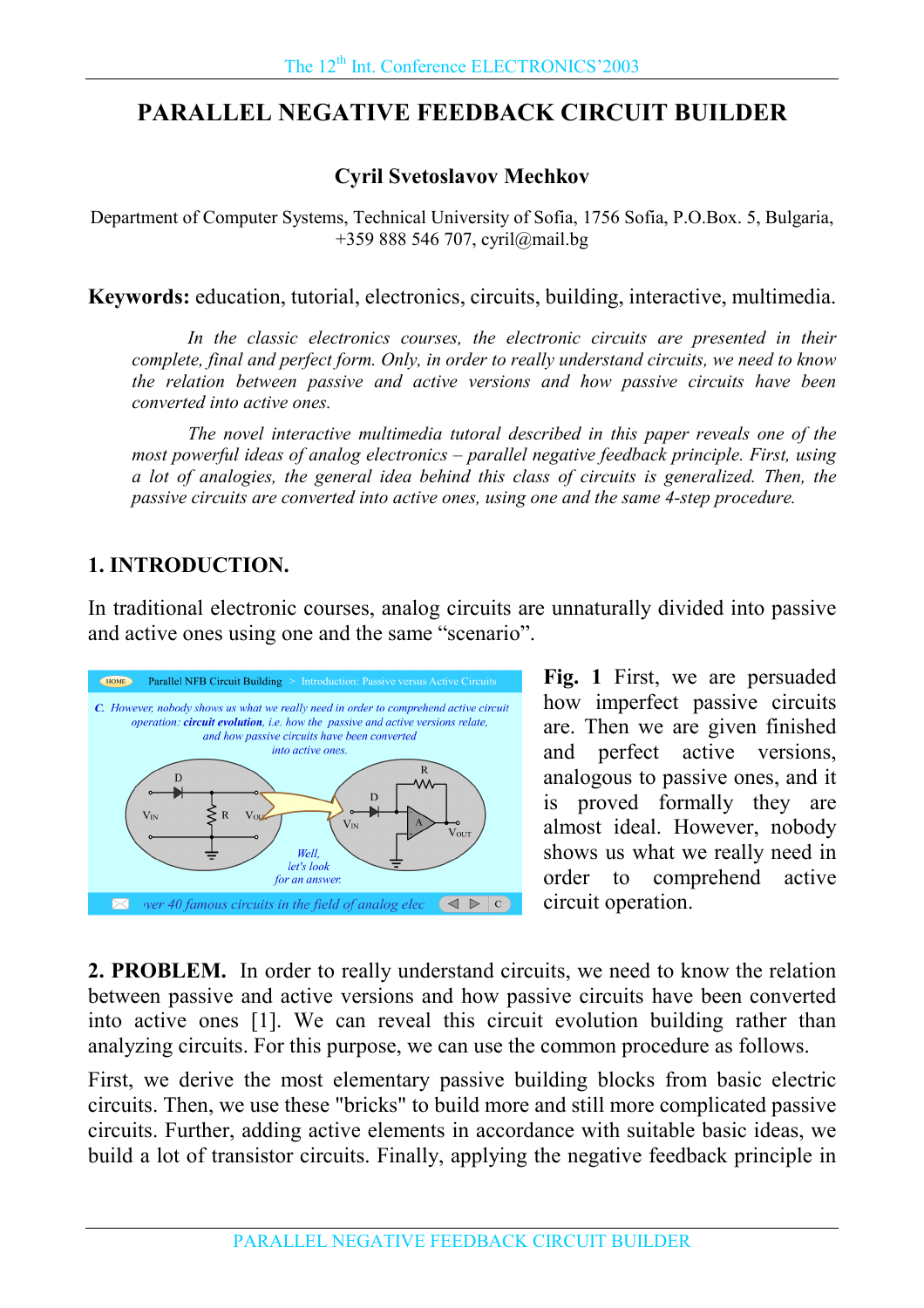all its variety, we transform these circuits into ideal op-amp ones. Doing that, students will be able to convert any imperfect passive circuit into an ideal one.

## **2. BUILDING PROCEDURE.**

The novel interactive multimedia tutoral described in this paper reveals one of the most powerful ideas of analog electronics  $-\frac{p}{q}$  parallel negative feedback principle. First, using a lot of analogies, the general idea behind this class of circuits is generalized. Then, the passive circuits are converted into active ones, using one and the same 4-step procedure.



Step 1. We apply an input voltage across a passive element (resistor, capacitor, diode etc.) in order to obtain an output current. In this way, a passive voltage-to-current converter is built.





## **Fig. 2**

Step 2. We connect another passive element (resistor, capacitor, diode etc.) in series with the former in order to obtain an output voltage -- a voltage-tovoltage compound converter is built. Only, a "harmful" voltage drop appears on the current-tovoltage element.

## **Fig. 3**

Step 3. In order to compensate the "harmful" voltage drop across the current-to-voltage passive element, we include an additional "aiding" voltage source (properly supplied op-amp) in the circuit loop.

**Fig. 4**